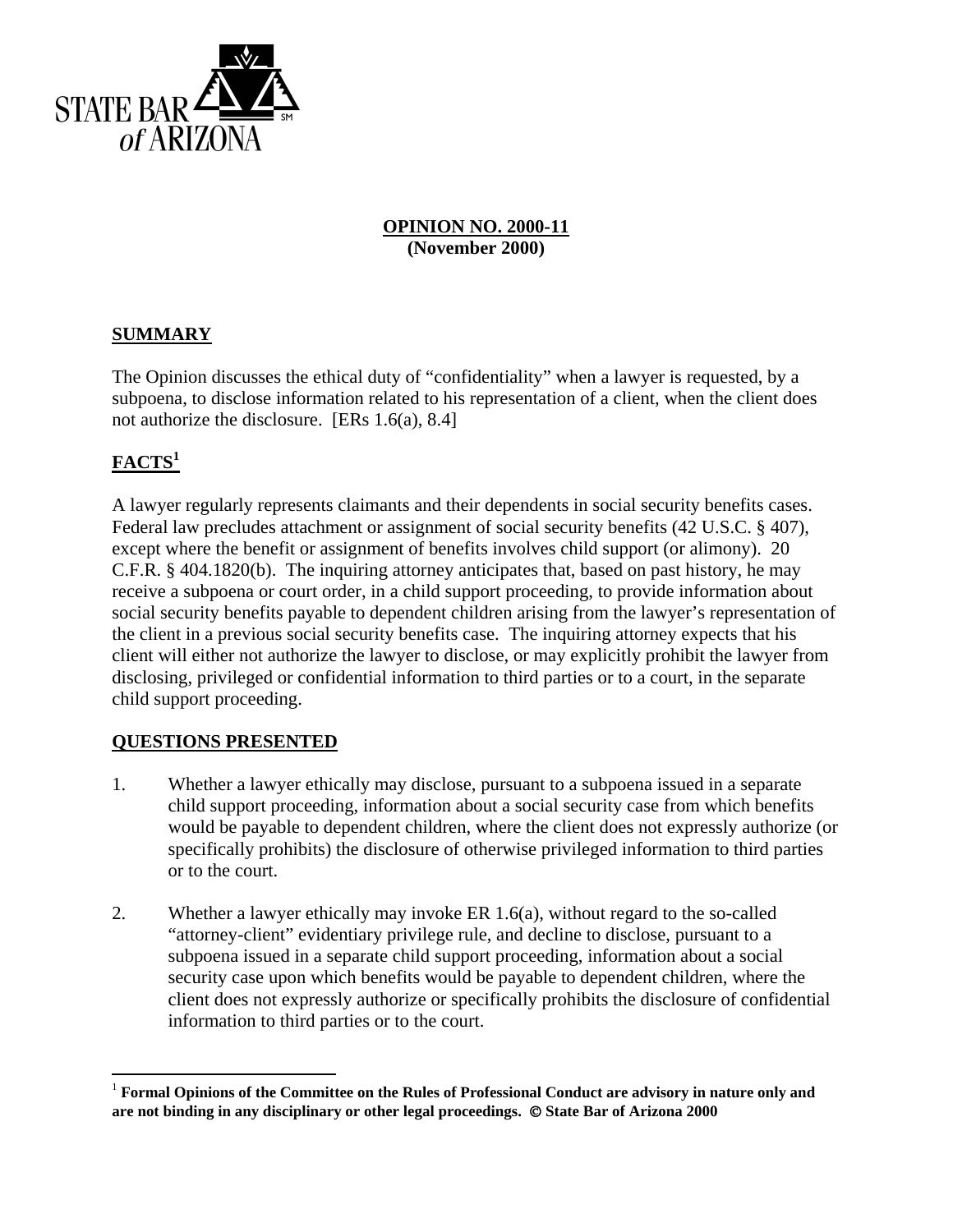## **RELEVANT ETHICAL RULES**

#### **ER 1.6. Confidentiality of Information**

 (a) A lawyer shall not reveal information relating to representation of a client unless the client consents after consultation, except for disclosures that are impliedly authorized in order to carry out the representation, and except as stated in paragraphs  $(b)$ ,  $(c)$  and  $(d)$  or ER 3.3(a)(2).

**\* \* \* \***

#### **ER 8.4. Misconduct**

It is professional misconduct for a lawyer to:

 (a) violate or attempt to violate the rules of professional conduct, knowingly assist or induce another to do so, or do so through the acts of another;

**\* \* \* \***

- (c) engage in conduct involving dishonesty, fraud, deceit or misrepresentation;
- (d) engage in conduct that is prejudicial to the administration of justice;

**\* \* \* \***

#### **OPINION**

In Ariz. Op. 97-05, the Committee distinguished the requirements of confidentiality under ER 1.6 from the requirements of the attorney-client privilege under the substantive law of evidence. The Committee noted there that:

> Although the concepts of confidentiality and the attorney-client privilege have similar objectives, they are entirely separate. Under Arizona law, the attorney-client privilege is codified both in the civil and criminal contexts. A.R.S. § 13-4062(2) (criminal) and A.R.S. § 12-2234 (civil). Confidentiality of communications between an attorney and client is guaranteed by ER 1.6. While it is not uncommon for the two concepts to be discussed as if they are interchangeable, they are entirely separate legal concepts. *See, e.g., Wolfram, Modern Legal Ethics,* § 6.3.7 (1986 Edition); Laws. Man. on Prof. Conduct (ABA/BNA) 55:301-304. *See also In re Criminal Investigation No. 1/224Q,* 602 A.2d 1220 (Md. 1992).

The Comment to ER 1.6 of the Rules of Professional Conduct, clarifies the distinction between the ethical rule of confidentiality and the substantive law of "attorney-client" privilege: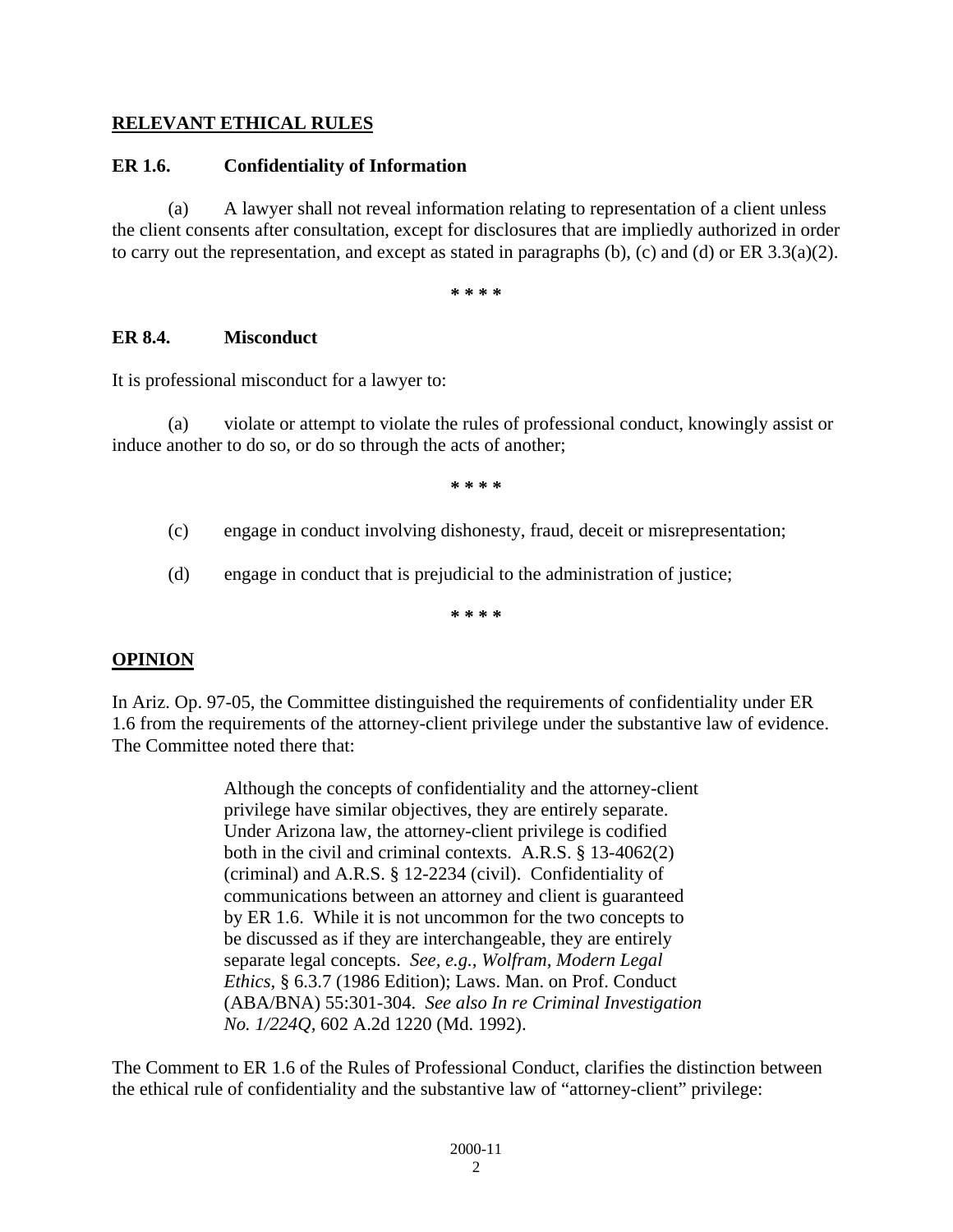The attorney-client privilege applies in judicial and other proceedings in which a lawyer may be called as a witness or otherwise required to produce evidence concerning a client. The rule of client-lawyer confidentiality applies in situations *other* than those where evidence is sought from the lawyer through compulsion of law. (emphasis added).

**\* \* \* \*** 

If a lawyer is called as a witness to give testimony concerning a client, absent waiver by the client, ER 1.6(a) requires the lawyer to invoke the privilege when it is applicable. *The lawyer must comply with the final orders of a court or other tribunal of competent jurisdiction requiring the lawyer to give information about the client*. (emphasis added).

Under ER 1.6, a lawyer is required to maintain the confidentiality of all information relating to representation, regardless of the fact that the information can be discovered elsewhere. Laws. Man. on Prof. Conduct (ABA/BNA) 55:304. Indeed, the lawyer is required to maintain the confidentiality of information relating to representation even if the information is a matter of public record. *Ex Parte Taylor Coal Co.,* 401 So. 2d 1 (Ala. 1981), *cited in* Ariz. Op. 97-05 (July 10, 1997).

The Laws. Man. on Prof. Conduct (ABA/BNA) 55:1202 provides an example where one of the parties in a divorce proceeding involving a child custody battle leaves the jurisdiction with the children. The party's lawyer knows where his client is, and the other party seeks a court order requiring the lawyer to disclose this information. Under the old Code of Professional Responsibility, the lawyer must comply with such a court order. Maru Digest of Bar Association Ethics Opinions, 1817 (Vermont Bar Association Op. 77-16).

The questions the lawyer is called upon to answer involve facts learned in the attorney-client relationship. Therefore, he should not answer the questions without attempting to invoke the privilege. Answers to the questions might also be detrimental to the client; thus the ethical rule on confidentiality also is at stake. However, if the court addresses these issues and nevertheless orders the lawyer to testify, he should do so. Maru 12763 (State Bar of Texas Informal Op. 101- 1979).

In Ariz. Op. 98-05 (March 1998), the Committee noted that the ethical duty of client-lawyer confidentiality applied to situations other than those when evidence is sought from the lawyer through compulsion of law. The confidentiality rule applies, said the Committee, not merely to matters communicated in confidence by the client, but also to all information relating to the representation, whatever its source.

Perhaps the most helpful prior opinion of the Committee to this inquiry is Ariz. Op. 91-02 (January 15, 1991), where the Committee was asked whether an attorney had an ethical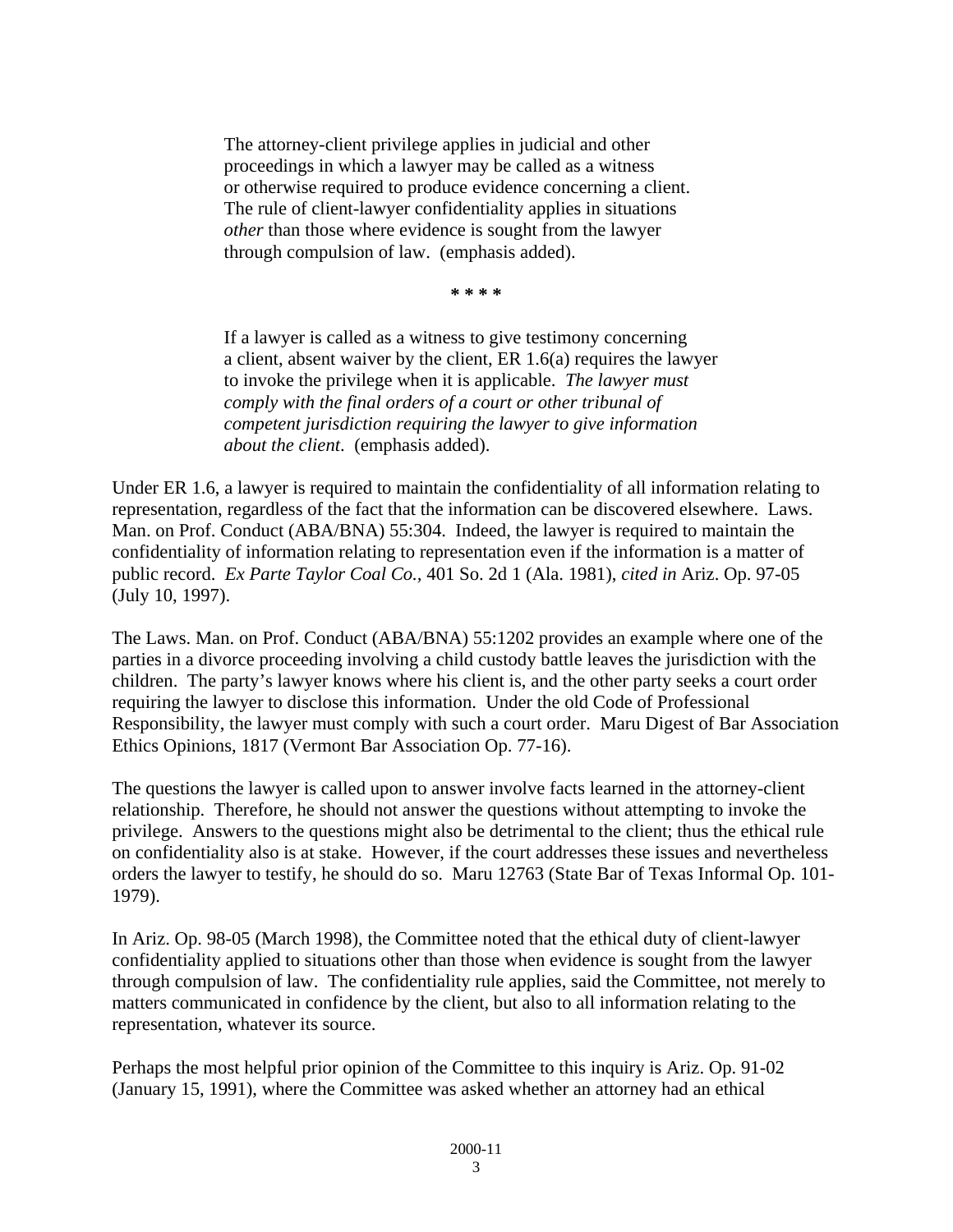obligation to disclose overpayments to a workmen's compensation insurer when the client insisted that the inquiring attorney not disclose the existence of the overpayments to the compensation insurer. Does the inquiring attorney have an ethical duty to withdraw from further representation of the client in the matter?

In Ariz. Op. 91-02, the Committee concluded that a lawyer may not reveal to the compensation insurer the fact that his client's monthly compensation checks are in excessive amounts. However, the inquiring attorney must withdraw from further representation of the client, because he cannot ethically assist the client in criminal or fraudulent conduct. The inquiring attorney must refund to the compensation insurer any fees he has received in excess of the amount which he was properly entitled to receive. He should refund these amounts through some third person, so that his client's confidences will be preserved.

In the instant inquiry, the Committee now narrows its focus to ER 1.6(a). The Comment to ER 1.6 would appear to state that a lawyer may invoke the attorney-client privilege (included in the confidentiality rule) when called as a witness to give testimony concerning a client. But, because the purview of ER 1.6 is broader than the attorney-client privilege, the question becomes may a lawyer ethically invoke ER 1.6(a) and refuse to testify regarding any information relating to representation of the client other than communications directly from the client to the attorney? For example, assume that a lawyer is called to testify as a witness about any matters relating to the representation of the client and is not required to testify regarding any communications from the client. May an attorney in that case refuse to testify based on ER 1.6(a) about matters even though the attorney-client privilege may not technically apply? The Comment to ER 1.6 is not very helpful because it provides that: "[t]he attorney-client privilege is differently defined in various jurisdictions. If a lawyer is called as a witness to give testimony concerning a client, absent waiver by the client, *ER 1.6(a) requires the lawyer to invoke the privilege when it is applicable*." (emphasis added).

If ER 1.6(a) is broader than the attorney-client privilege, and an attorney is called as a witness to give testimony concerning any aspect of the representation of the client, the attorney-client privilege would not, in fact, as a matter of substantive law be available to the attorney because it applies only to client communications.

The invocation of the attorney-client privilege would appear to be ineffective because the material sought by the tribunal does not relate to a communication by the client to the attorney, but rather to some other information related to the representation of the client. The Comment is confusing because it commingles ER 1.6(a) with the evidentiary privilege, stating that it requires that the attorney invoke the attorney-client privilege and yet earlier in the Comment to ER 1.6 a distinction is drawn between the attorney-client privilege and the rule of confidentiality.

The question thus narrows: does ER 1.6 apply to an attorney who has been called as a witness who has knowledge related to his representation of his client that is not a communication from his client under the attorney-client privilege, and may the attorney ethically reveal information relative to the representation of the client as a witness before a court?